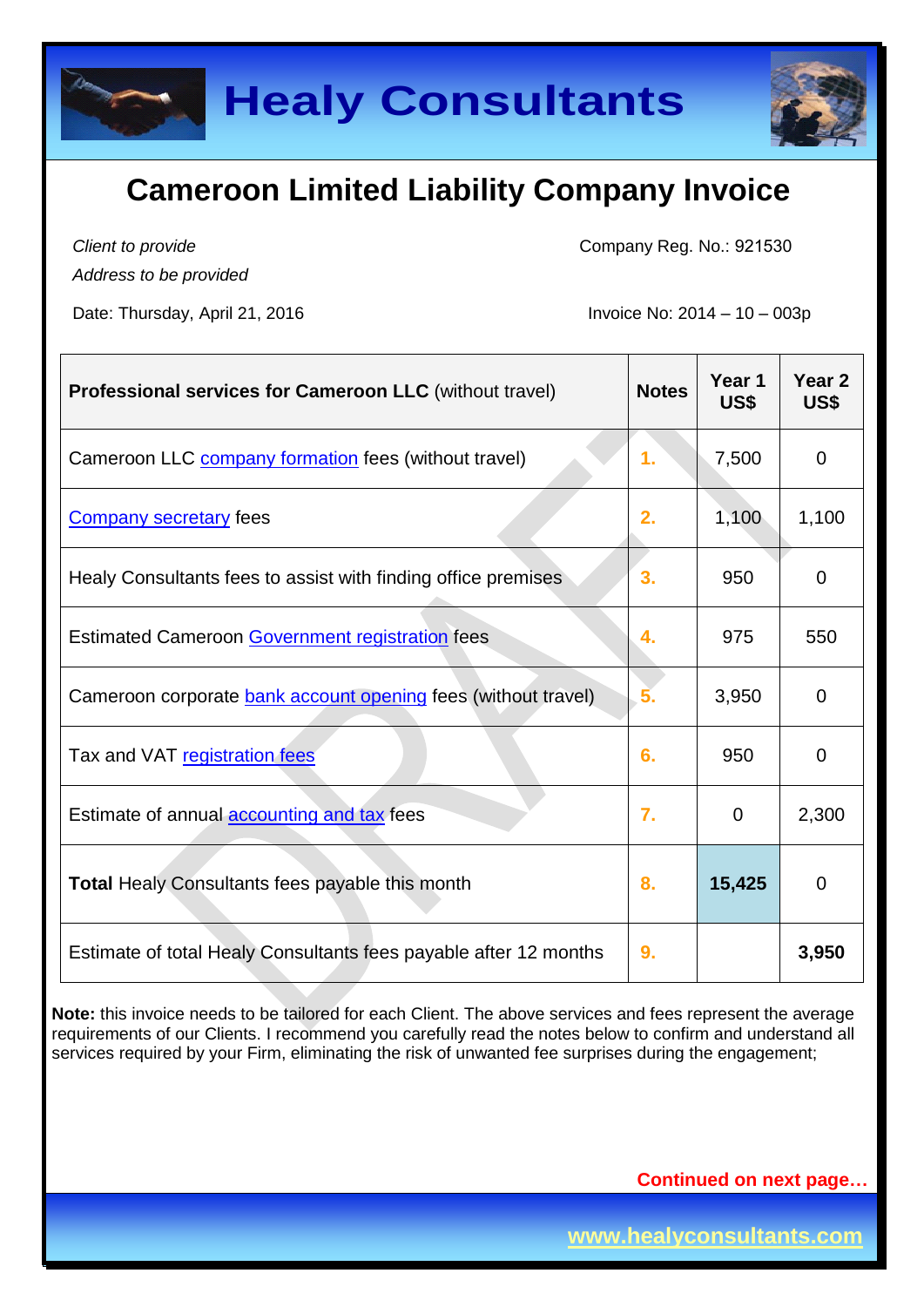

### *Notes to invoice above*

**1.** Healy Consultants fees to efficiently and effectively complete Cameroon company registration within [5 weeks](http://www.healyconsultants.com/cameroon-company-registration/fees-timelines/) by i) choosing the optimum regulatory license for our Client's business activities ii) reserving a company name with [Companies Registry](http://www.cfce.cm/) (CFCE) iii) settling our accountant and lawyer fees and iv) preparing a high quality company incorporation application for CFCE;

All [engagement fees](http://www.healyconsultants.com/company-registration-fees/) (click link) are agreed and paid up front and agree to the fees published on our country web pages. Consequently, there are no hidden fees, surprises or ambushes throughout the engagement. All engagement deadlines are agreed up front in the form of a [detailed](http://www.healyconsultants.com/index-important-links/example-project-plan/)  [project plan,](http://www.healyconsultants.com/index-important-links/example-project-plan/) mapping out [deliverables](http://www.healyconsultants.com/deliverables-to-our-clients/) by week throughout the engagement term;



Every week during the engagement, Healy Consultants will email our Client a detailed status [update.](http://www.healyconsultants.com/index-important-links/weekly-engagement-status-email/) Our Client is immediately informed of engagement problems together with solutions. Your dedicated engagement manager is reachable by phone, Skype, live chat and email and will communicate in your preferred language;

- **2.** In accordance with [OHADA Uniform Act,](http://www.juriscope.org/uploads/pdf/ohada/OHADA_en/societe-gb.pdf) each Cameroon LLC must appoint a company secretary, who may be a natural person or a body corporate, but the company secretary must be resident in Cameroon. Healy Consultants will act as your Cameroon company secretary, for which our annual responsibilities include **i)** preparing and filing the legal annual return; **ii)** securely maintaining company records; **iii)** liaising with the Cameroon government on our Client's behalf; **iv)** legal filing of changes of company structure; and **v)** reminding our Client of statutory deadlines;
- **3.** Before company incorporation is complete, the Cameroon Government must review and approve a lease agreement for office premises. Healy Consultants one-time fee for this service amounts to US\$950. The monthly rent thereafter will be paid independently and directly to the landlord by our Client. An estimate of such a rental for a space of 10 sq. m. for one employee is US\$2,100 per month;
- **4.** This fee is an estimate of Government costs to complete your Firm's engagement. All Government fee payments will be supported by original receipts and invoices. Examples of Government costs include **i)** reserving the company name **ii)** registration with the Chamber of Commerce **iii)** registers with the [Stamp Duty Office](http://www.impots.cm/?hl=en_US) **v)** application to the [Registrar of Companies](http://www.cfce.cm/) **vi)** publish the incorporation of the company in the legal journal **vii)** declare the existence of the company before the authorities in charge of the industry, Department of Labour and personnel employed with the [Caisse Nationale de Prevoyance Sociale](http://www.cnps.cm/) NSIF/CNPS. Following engagement completion, Healy Consultants will refund our Client any excess of funds received over actual Government costs paid;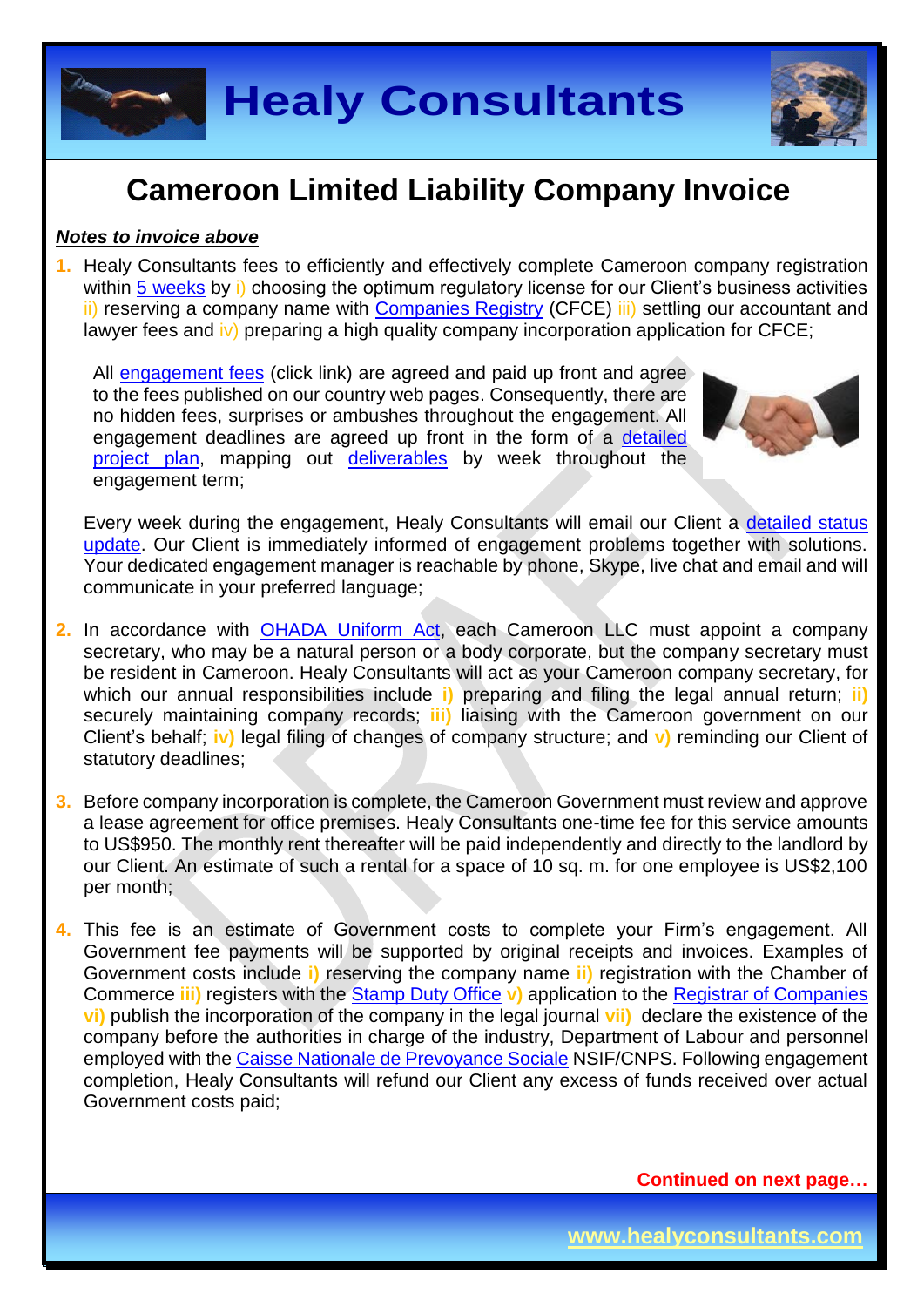

**5.** Healy Consultants will be pleased to open a Cameroon corporate bank account without travel. It is a time consuming task, Healy Consultants will shelter our Client from the administrative challenges. As you can appreciate, it is a difficult task to obtain bank account approval through a newly formed company, when shareholders and directors and bank signatories reside overseas. Healy Consultants will prepare a business plan for the bank to optimize the probability of corporate bank account approval. Depending on our Client business and nationality, there is a 20% probability the banks will request a bank signatory to travel for a one-hour bank interview. Healy Consultants will try its best to negotiate with the bank for a travel exemption. If our Client must travel to Cameroon for corporate bank account opening, Healy Consultants will refund our Client US\$950;

If our Client is not comfortable with only a Cameroon corporate bank account, Healy Consultants will be pleased to open [an international corporate bank account](http://www.healyconsultants.com/international-banking/) (click link) outside of Cameroon. Examples include New York, Germany, Liechtenstein, Austria, Bulgaria, South Africa, Australia, London, South America or Dubai. All banks will be top tier banks in these countries with excellent internet banking services. Example of our global banking partners include HSBC, Standard Chartered Bank, Citibank, Barclays, Standard bank, ANZ bank, VTB bank, UBS, Credit Suisse;

The banks enjoys ultimate power of approval of corporate bank account applications. Consequently, guaranteed success is outside of Healy Consultants' control. What is inside our control is the preparation and submission of a high quality bank application that maximizes the likelihood of approval. To date, we enjoy a 100% approval record because of our global banking [relationships](http://www.healyconsultants.com/international-banking/corporate-accounts/) and determination.







Global banks continue to tighten corporate bank account opening procedures, their internal compliance departments completing more thorough due diligence of Clients. Consequently, our Clients should expect the bank account approval period to take up to 4 weeks. Furthermore, global banks now require evidence of proof of business in the country where the corporate bank account will be, including sales contracts or lease agreement;

**6.** In accordance with Cameroon law, each entity must register for corporate tax and VAT at the [Ministry of Finance;](http://www.impots.cm/index.php?page=droits-d-enregistrement&hl=fr_FR)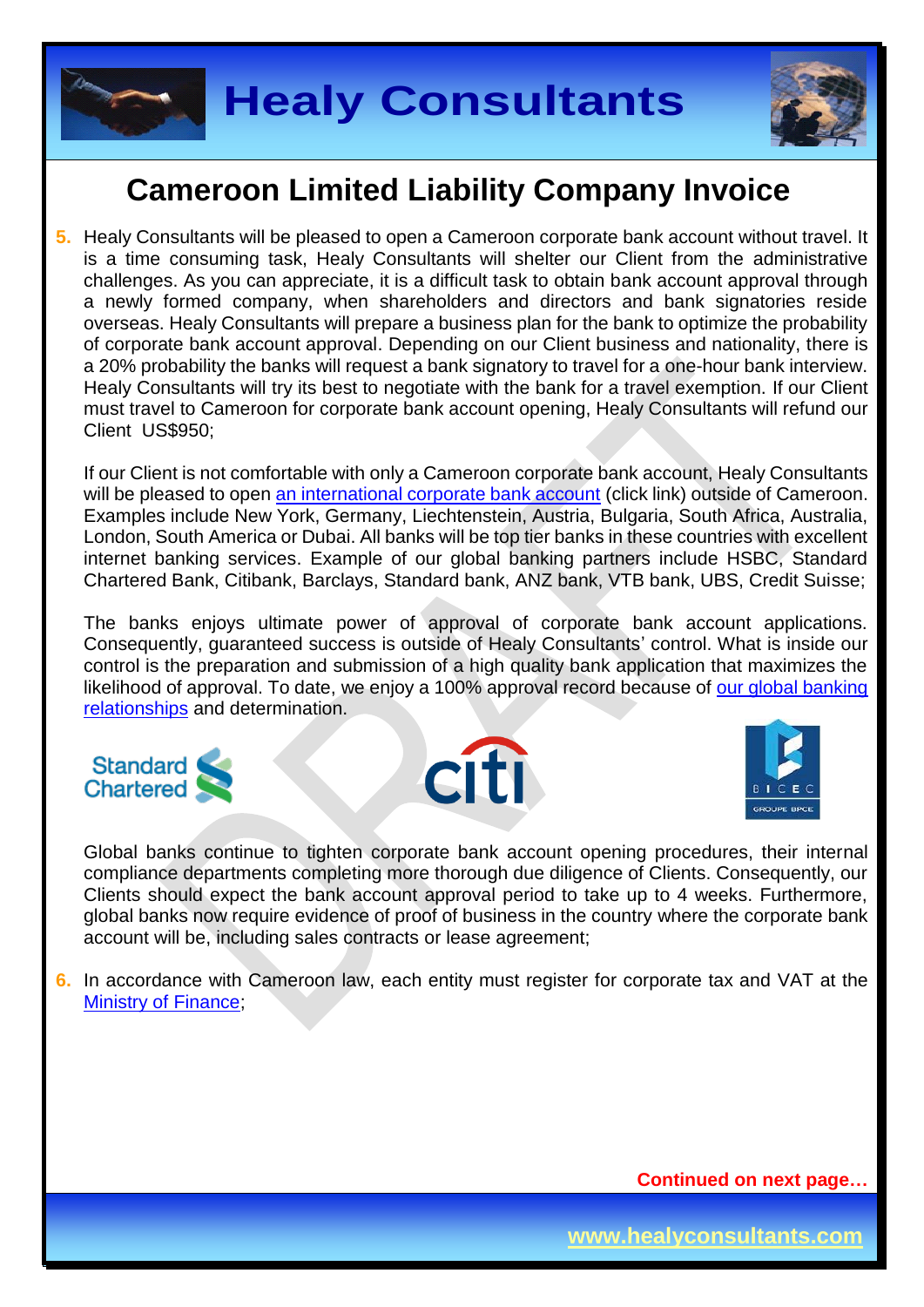

**7.** For an active trading company, these [accounting and tax](http://www.healyconsultants.com/cameroon-company-registration/accounting-legal/) fees are an estimate of Healy Consultants fees to efficiently and effectively discharge your annual company accounting and tax obligations. Following receipt of a set of draft accounting numbers from your company, Healy Consultants will more accurately advise accounting and tax fees. For a dormant company, Healy Consultants fees are only US\$950;



- **8.** All fees quoted in this invoice correspond to fees quoted [on Healy Consultants' website.](http://www.healyconsultants.com/company-registration-fees/) Please review this invoice carefully to identify errors. During the rush of the business day, it is possible that Healy Consultants inadvertently made fee calculation errors, typing errors or omitted services or omitted historic fee payments from Clients. In the unfortunate event you identify invoice errors, please revert to me directly re the same. I apologize in advance if I or my staff made invoice errors;
- **9.** Assuming our Clients re-engage Healy Consultants in year 2, this fee is an estimate of the fees payable next year, 12 months after the date of company registration;
- **10.**The fees quoted in this invoice are a prediction of the fees required to efficiently and effectively complete this engagement in a timely manner. If during the engagement Healy Consultants realizes that the project is more complex than anticipated, requiring a large additional investment of time, my Firm will revert to request additional fees. If Healy Consultants completes the engagement faster and more easily than expected, Healy Consultants is happy to refund some fees to our Client;
- 11. Engage Healy Consultants to [project manage](http://www.healyconsultants.com/project-manage-engagements/) business set up in every country on the planet. We are the best in the [world](http://www.healyconsultants.com/best-in-the-world/) at what we do, timely completing [the A to Z](http://www.healyconsultants.com/a-to-z-of-business-set-up/) of every country engagement;
- **12.**In accordance with Cameroon Company Law, the issued share capital of US\$1,960 (XAF 1,000,000) must be deposited to the company bank account before incorporation. To optimize engagement efficiency and minimize delays, Healy Consultants is happy to deposit these funds on behalf of our clients;
- **13.**In accordance with the [OHADA Uniform Act,](http://www.juriscope.org/uploads/pdf/ohada/OHADA_en/societe-gb.pdf) each Cameroon LLC must have at least one individual country director ordinarily resident in Cameroon. If required, Healy Consultants will be pleased to provide your firm with a professional nominee resident director in Cameroon. Our fee amounts to US\$6,600 per annum;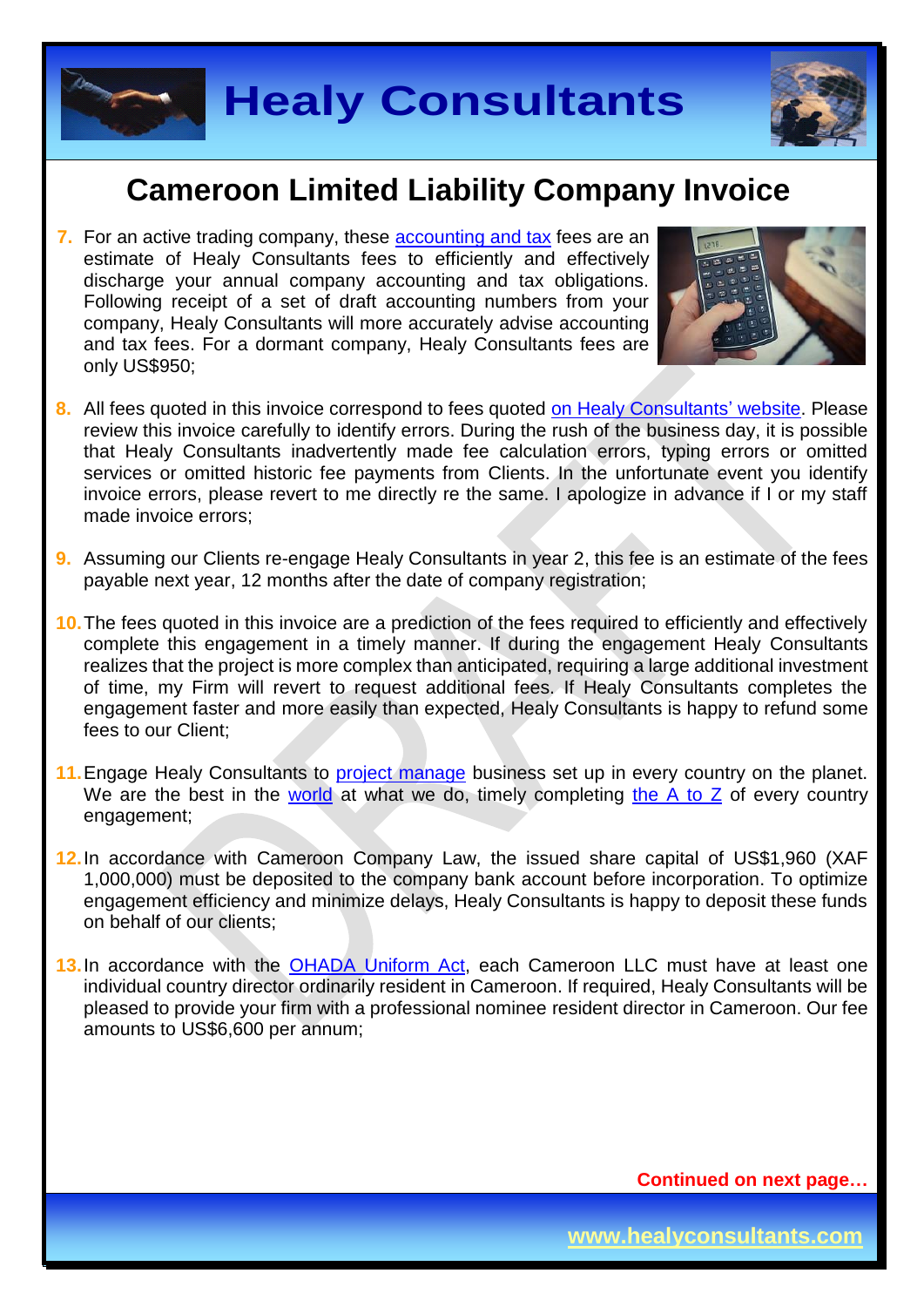

**15.** If our Client and Healy Consultants properly plan this engagement, our Clients' will *not* have to travel during this engagement. Healy Consultants will efficiently and effectively and aggressively complete company registration and corporate bank account opening in a timely manner without our Client presence. Instead, our Client will need to **i)** sign and get documents legalized in the embassy in their country of origin and **ii)** courier the originals to Healy Consultants office:



- **16.**Depending on our Client's business and nationality, the Cameroon Government may require a special regulatory license to carry on your business in the country. Healy Consultants will assist our Client secure license approval; there may be additional engagement fees. However, the Government enjoys ultimate power of approval of company registrations and business licenses;
- 17. If our Client requires nominee shareholder and director services [\(click link\),](http://www.healyconsultants.com/corporate-outsourcing-services/nominee-shareholders-directors/) Healy Consultants will be pleased to assist. Our fee for professional, passive nominee corporate shareholder amounts to US\$2,100 per annum. Our fee to be both nominee director and shareholder amounts to US\$6,600 per annum. Being the sole shareholders and sole director of a Client's company exposes Healy Consultants to reputation, litigation and financial risk;
- **18.**If required, Healy Consultants will be pleased to assist your firm secure employee [visa](http://www.visa-en-ligne.com/pays/Cameroun.php) approvals. Our fee is US\$2,950 for the first employee, US\$1,950 for the second employee, US\$950 per employee thereafter. Our employee visa fees includes preparation of a quality visa application and submitting to the correct Government immigration officers. The Government enjoys ultimate power of approval of visa applications. Consequently, guaranteed success is outside of Healy Consultants' control. What is inside our control is the preparation and submission of a high quality immigration visa application that maximizes the likelihood of visa approval;
- **19.**Some of our Clients request Healy Consultants to provide temporary shared [office space](http://www.healyconsultants.com/virtual-office/) for 6 months until their preferred business premises is found. If your Firm requires this service, our one-time fee is US\$950. Monthly rental thereafter is paid directly to the landlord, independently of Healy Consultants;
- **20.**Monthly and yearly Government tax obligations include **i)** payroll reporting and **ii)** monthly and yearly VAT and corporation tax return filing. If you need our help, Healy Consultants can complete monthly Government reporting for a monthly fee of US\$860. Healy Consultants monthly support will include **i)** receive in dropbox the monthly invoices from our client **ii)** label monthly bank statement transactions **iii)** preparation and submission of VAT returns and **iv)** monitor monthly profit levels to minimize annual tax **v)** submission of monthly employee payroll reporting;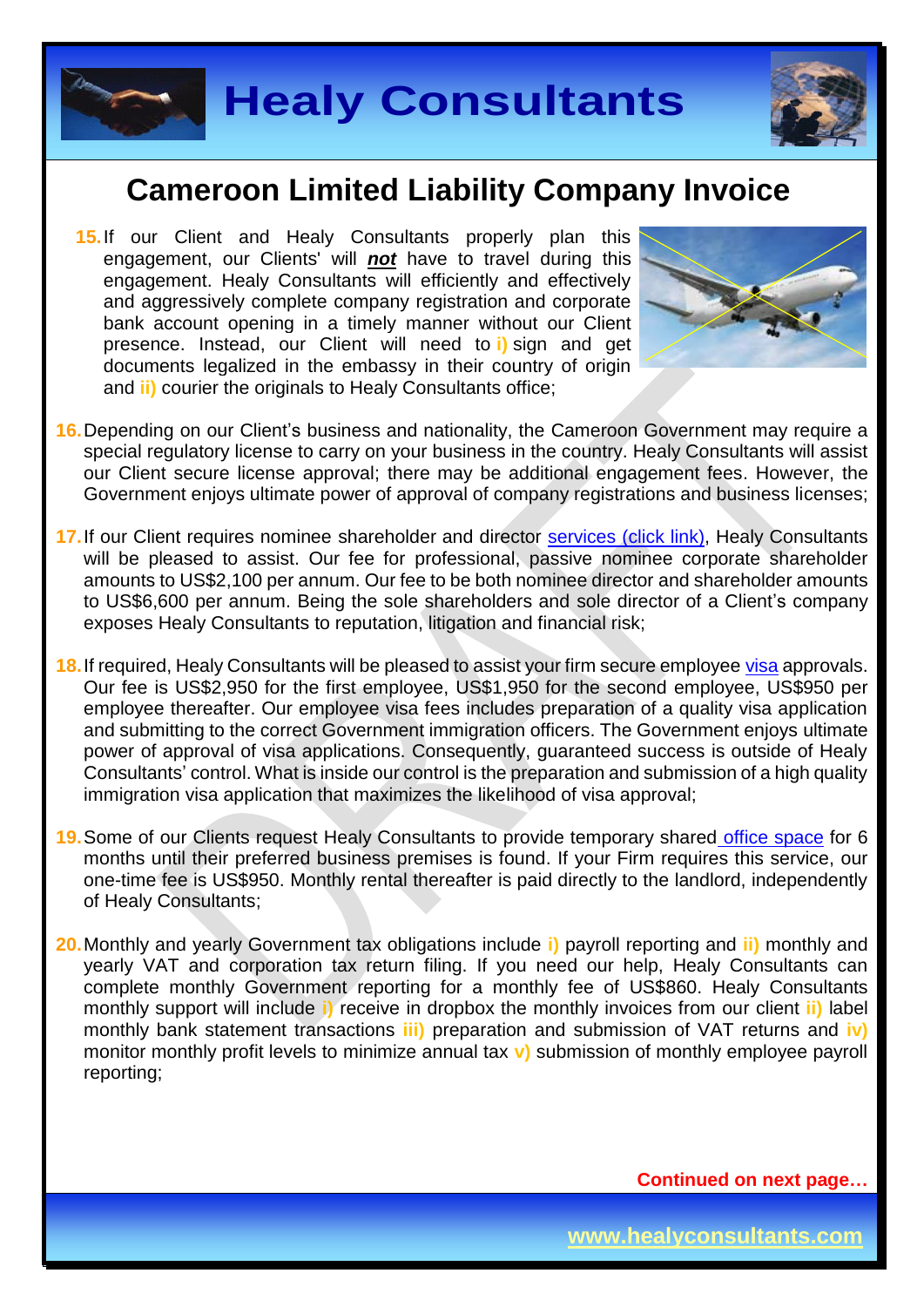



- **21.**To assist our Clients to minimize foreign exchange costs, we offer the payment in SG\$, Euro, Pounds or US\$. Kindly let me know in which currency your Firm prefers to settle our fees and I will send an updated invoice, thank you:
- **22.**During the engagement, shareholders and directors' documents may need to be translated into the local language; before the Government and Bank approves company registration and corporate bank account opening respectively. Consequently, our Client should budget for possible additional translation and embassy attestation fees. Either our Client or Healy Consultants can complete this administrative task;

As always, Healy Consultants will negotiate with all third parties to eliminate or reduce additional engagement costs. For transparency purposes, all third party fee payments will be supported by original receipts and invoices. Examples of possible third party payments include **i)** embassy fees **ii)** notary public costs **iii)** official translator fees;

- 23. Some of our Clients' require an [immediate country](http://www.healyconsultants.com/turnkey-solutions/) solution. With this strategy, within one week Healy Consultants can supply our Client **i)** an existing dormant Cameroon company number and **ii)** an already approved Cameroon corporate bank account number and **iii)** a business address. Turnkey solutions are attractive to those entrepreneurs who wish to immediately close a country deal, sign a contract or invoice a customer;
- 24. As stipulated on our [business website](http://www.healyconsultants.com/) and in section 3 of our engagement letter, Healy Consultants will only commence the engagement following **i)** settlement of our fees and **ii)** completion and signing of our legal engagement letter;
- **25.**Healy Consultants will only incorporate your company after 75% of [due diligence documentation](http://www.healyconsultants.com/due-diligence/) is received by email. Healy Consultants will only open a corporate bank account after 100% of the Client's original due diligence documentation is received by courier;
- **26.**During the annual renewal engagement with our Client, our in-house [Legal and Compliance](http://www.healyconsultants.com/about-us/key-personnel/cai-xin-profile/)  [Department \(click link\)](http://www.healyconsultants.com/about-us/key-personnel/cai-xin-profile/) reviews the quality and completeness of our Client file. Consequently, Healy Consultants may revert to our Client to ask for more up to date due diligence [documentation;](http://www.healyconsultants.com/due-diligence/)
- **27.**To assist our Clients to minimize foreign exchange costs, we offer the payment in SG\$, Euro, Pounds or US\$. Kindly let me know in which currency your Firm prefers to settle our fees and I will send an updated invoice, thank you;
- **28.**To efficiently and effectively complete your engagement in a timely manner, we recommend your Firm transfers these funds to Healy Consultants' corporate bank account. Thereafter, our Incorporation and Banking Team will aggressively advance your engagement, providing your Firm daily feedback as to engagement status. I would be grateful if you email us the bank transfer advice slip to enable my Accounting Department to accurately and timely identify bank receipts.

**Continued on next page…**

**www.healyconsultants.com**